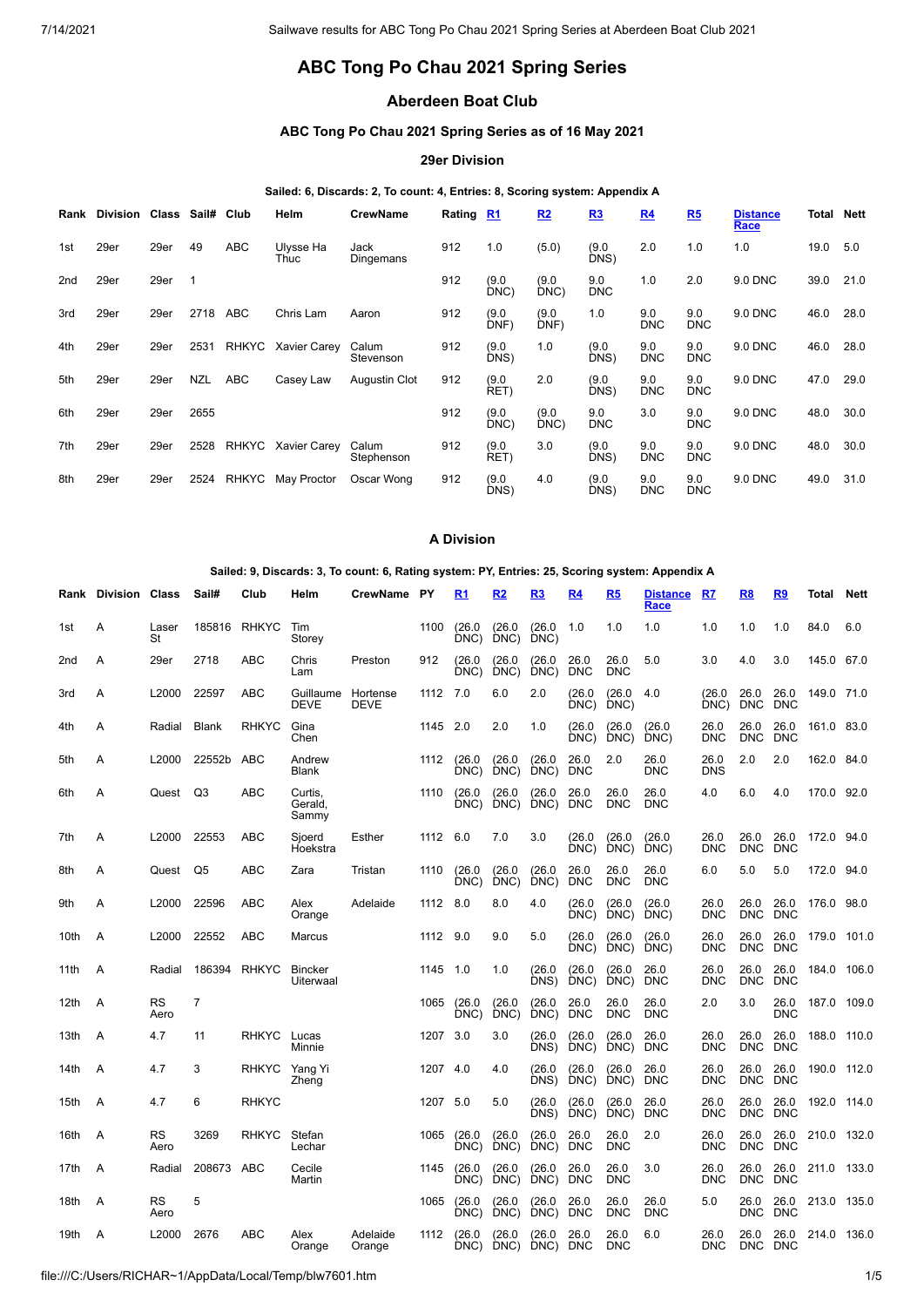| 7/14/2021 |                            |       |        |              |                    | Sailwave results for ABC Tong Po Chau 2021 Spring Series at Aberdeen Boat Club 2021 |      |                |                |                |                    |                    |                         |                    |                    |                    |             |       |
|-----------|----------------------------|-------|--------|--------------|--------------------|-------------------------------------------------------------------------------------|------|----------------|----------------|----------------|--------------------|--------------------|-------------------------|--------------------|--------------------|--------------------|-------------|-------|
|           | <b>Rank Division Class</b> |       | Sail#  | Club         | Helm               | CrewName PY                                                                         |      | R <sub>1</sub> | R2             | R3             | R <sub>4</sub>     | R <sub>5</sub>     | <b>Distance</b><br>Race | R7                 | <u>R8</u>          | R9                 | Total       | Nett  |
| 20th      | A                          | Feva  | 5      | <b>ABC</b>   | Preston            | Sammy                                                                               | 1240 | (26.0)<br>DNC  | (26.0<br>DNC)  | (26.0)<br>DNC) | 26.0<br><b>DNC</b> | 26.0<br><b>DNC</b> | 7.0                     | 26.0<br><b>DNC</b> | 26.0<br><b>DNC</b> | 26.0<br><b>DNC</b> | 215.0 137.0 |       |
| 21st      | A                          | L2000 | 22553b | ABC          | John<br>Berry      | Sam<br>Cheng                                                                        | 1112 | (26.0)<br>DNC) | (26.0)<br>DNC) | (26.0)<br>DNC) | 26.0<br><b>DNC</b> | 26.0<br><b>DNC</b> | 8.0                     | 26.0<br><b>DNC</b> | 26.0<br>DNC DNC    | 26.0               | 216.0       | 138.0 |
| 22nd      | A                          | Feva  | 3019   | <b>ABC</b>   | Gerald             | Curtis                                                                              | 1240 | (26.0)<br>DNC) | (26.0)<br>DNC) | (26.0)<br>DNC) | 26.0<br><b>DNC</b> | 26.0<br><b>DNC</b> | 9.0                     | 26.0<br><b>DNC</b> | 26.0<br><b>DNC</b> | 26.0<br><b>DNC</b> | 217.0       | 139.0 |
| 23rd      | A                          | Waszp | 2975   | <b>RHKYC</b> | Shaan<br>Mutreja   |                                                                                     | 570  | (26.0)<br>DNC) | (26.0<br>DNC)  | (26.0)<br>DNC) | 26.0<br><b>DNC</b> | 26.0<br><b>DNC</b> | 10.0                    | 26.0<br><b>DNC</b> | 26.0<br>DNC DNC    | 26.0               | 218.0       | 140.0 |
| 24th      | A                          | Feva  | 1807   | <b>ABC</b>   | Tristan            | Marcus                                                                              | 1240 | (26.0)<br>DNC) | (26.0<br>DNC)  | (26.0)<br>DNC) | 26.0<br><b>DNC</b> | 26.0<br><b>DNC</b> | 26.0 RET                | 26.0<br><b>DNC</b> | 26.0<br><b>DNC</b> | 26.0<br><b>DNC</b> | 234.0       | 156.0 |
| 24th      | A                          | 4.7   | 214407 | <b>RHKYC</b> | Alexander<br>Ching |                                                                                     | 1207 | (26.0)<br>DNC) | (26.0)<br>DNC) | (26.0)<br>DNC) | 26.0<br><b>DNC</b> | 26.0<br><b>DNC</b> | 26.0<br><b>DNC</b>      | 26.0<br><b>DNC</b> | 26.0<br><b>DNC</b> | 26.0<br><b>DNC</b> | 234.0       | 156.0 |

## **R1 - 29er Division**

## **Start: Start 1, Finishes: Place**

<span id="page-1-0"></span>

|               | Rank Division Class Sail# Club |      |      |              | Helm                    | <b>CrewName</b>               | Rating Place Points |            |     |
|---------------|--------------------------------|------|------|--------------|-------------------------|-------------------------------|---------------------|------------|-----|
| 1             | 29er                           | 29er | 49   | ABC          |                         | Ulysse Ha Thuc Jack Dingemans | 912                 |            | 1.0 |
| 2             | 29er                           | 29er | 2718 | ABC          | Chris Lam               | Aaron                         | 912                 | <b>DNF</b> | 9.0 |
| 2             | 29er                           | 29er | 2531 |              | RHKYC Xavier Carev      | Calum Stevenson               | 912                 | <b>DNS</b> | 9.0 |
| $\mathcal{P}$ | 29er                           | 29er | NZL  | ABC          | Casev Law               | Augustin Clot                 | 912                 | <b>RET</b> | 9.0 |
| 2             | 29er                           | 29er |      |              | 2528 RHKYC Xavier Carey | Calum Stephenson 912          |                     | <b>RET</b> | 9.0 |
| 2             | 29er                           | 29er | 2524 | <b>RHKYC</b> | May Proctor             | Oscar Wong                    | 912                 | <b>DNS</b> | 9.0 |

## **R2 - 29er Division**

#### **Start: Start 1, Finishes: Place**

<span id="page-1-1"></span>

|   | Rank Division Class Sail# Club |      |      |            | Helm                    | <b>CrewName</b>               | Rating Place Points |            |     |
|---|--------------------------------|------|------|------------|-------------------------|-------------------------------|---------------------|------------|-----|
| 1 | 29er                           | 29er | 2531 |            | RHKYC Xavier Carey      | Calum Stevenson               | 912                 |            | 1.0 |
| 2 | 29er                           | 29er | NZL  | ABC        | Casey Law               | Augustin Clot                 | 912                 | 2          | 2.0 |
| 3 | 29er                           | 29er |      |            | 2528 RHKYC Xavier Carev | Calum Stephenson 912          |                     | 3          | 3.0 |
| 4 | 29er                           | 29er |      | 2524 RHKYC | May Proctor             | Oscar Wong                    | 912                 | 4          | 4.0 |
| 5 | 29er                           | 29er | 49   | ABC        |                         | Ulysse Ha Thuc Jack Dingemans | 912                 | 5          | 5.0 |
| 6 | 29er                           | 29er | 2718 | ABC        | Chris Lam               | Aaron                         | 912                 | <b>DNF</b> | 9.0 |

## **R3 - 29er Division**

#### **Start: Start 1, Finishes: Place**

<span id="page-1-2"></span>

|   | Rank Division Class Sail# Club |      |      |       | Helm               | <b>CrewName</b>               | Rating Place Points |            |     |
|---|--------------------------------|------|------|-------|--------------------|-------------------------------|---------------------|------------|-----|
| 1 | 29er                           | 29er | 2718 | ABC   | Chris Lam          | Aaron                         | 912                 | 2          | 1.0 |
| 2 | 29er                           | 29er | 49   | ABC   |                    | Ulysse Ha Thuc Jack Dingemans | 912                 | <b>DNS</b> | 9.0 |
| 2 | 29er                           | 29er | 2531 |       | RHKYC Xavier Carey | Calum Stevenson               | 912                 | <b>DNS</b> | 9.0 |
| 2 | 29er                           | 29er | NZL  | ABC   | Casev Law          | Augustin Clot                 | 912                 | <b>DNS</b> | 9.0 |
| 2 | 29er                           | 29er | 2528 |       | RHKYC Xavier Carey | Calum Stephenson 912          |                     | <b>DNS</b> | 9.0 |
| 2 | 29er                           | 29er | 2524 | RHKYC | May Proctor        | Oscar Wong                    | 912                 | <b>DNS</b> | 9.0 |

## **R4 - 29er Division**

### **Start: Start 1, Finishes: Place**

<span id="page-1-3"></span>

|              | Rank Division Class Sail# Club Helm |        |      |  | <b>CrewName</b>                                                          |     | Rating Elapsed Corrected Points |  |
|--------------|-------------------------------------|--------|------|--|--------------------------------------------------------------------------|-----|---------------------------------|--|
| $\mathbf{1}$ | 29er                                | 29er 1 |      |  |                                                                          |     | 912  0:15:26  0:15:26  1.0      |  |
| 2            | 29er                                |        |      |  | 29er  49  ABC Ulysse Ha Thuc Jack Dingemans 912   0:17:45  0:17:45   2.0 |     |                                 |  |
| 3            | 29er                                | 29er   | 2655 |  |                                                                          | 912 | $0:18:05$ $0:18:05$ 3.0         |  |

### **R5 - 29er Division**

#### **Start: Start 1, Finishes: Place**

<span id="page-1-4"></span>**Rank Division Class Sail# Club Helm CrewName Rating Elapsed Corrected Points**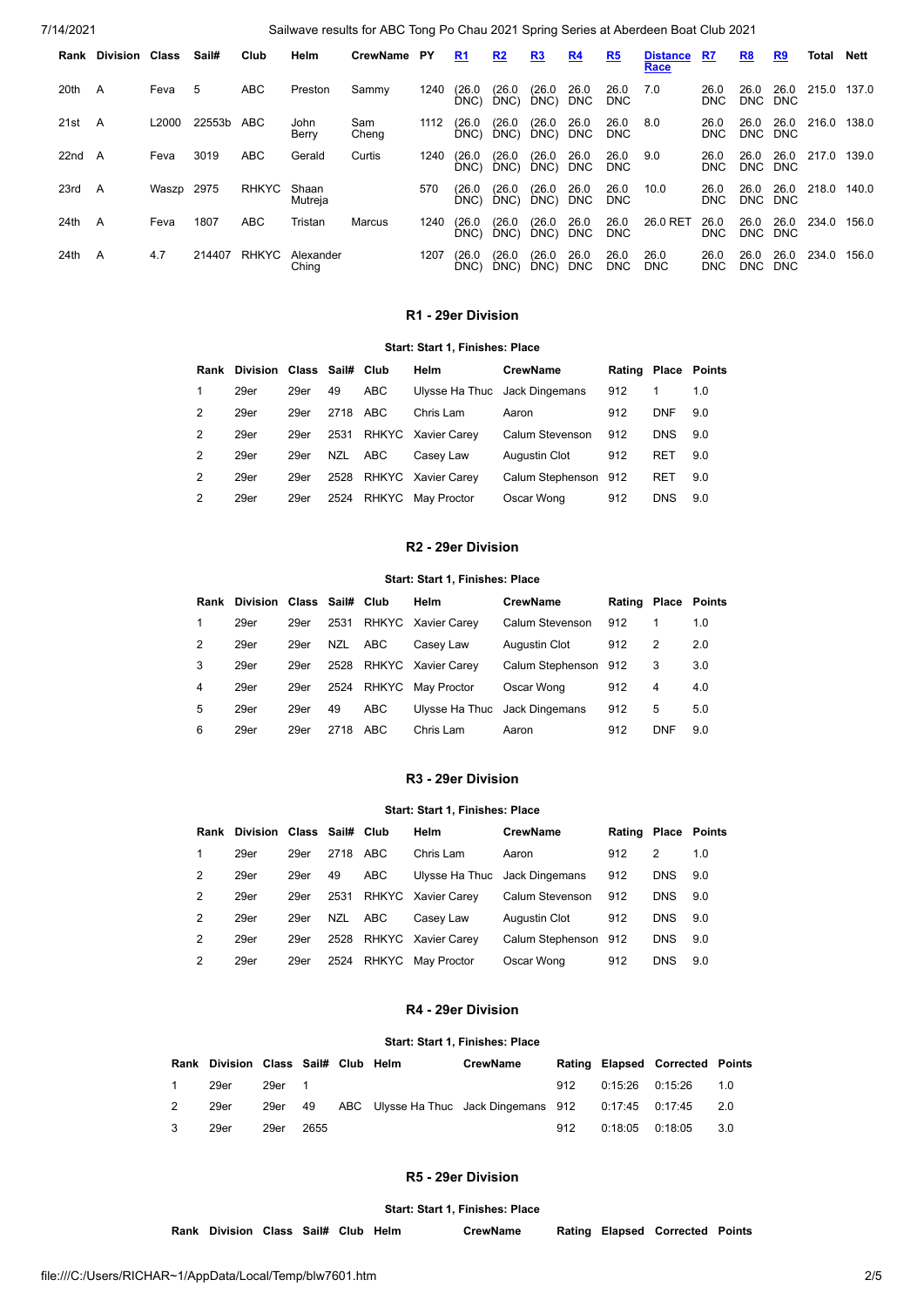<span id="page-2-0"></span>7/14/2021 Sailwave results for ABC Tong Po Chau 2021 Spring Series at Aberdeen Boat Club 2021

|   | Rank Division Class Sail# Club Helm |        |  | CrewName                                                      |     |                  | Rating Elapsed Corrected Points |     |
|---|-------------------------------------|--------|--|---------------------------------------------------------------|-----|------------------|---------------------------------|-----|
|   | 29er                                |        |  | 29er 49 ABC Ulysse Ha Thuc Jack Dingemans 912 0:19:23 0:19:23 |     |                  |                                 | 1.0 |
| 2 | 29er                                | 29er 1 |  |                                                               | 912 | 0:20:03  0:20:03 |                                 | 2.0 |

## **Distance Race - 29er Division**

### **Start: Start 1, Finishes: Place**

| Rank Division Class Sail# Club Helm |         |  | <b>CrewName</b>                       |  | Rating Elapsed Corrected Points |  |
|-------------------------------------|---------|--|---------------------------------------|--|---------------------------------|--|
| 29er                                | 29er 49 |  | ABC Ulysse Ha Thuc Jack Dingemans 912 |  |                                 |  |

## **R1 - A Division**

#### **Start: Start 1, Finishes: Place**

<span id="page-2-1"></span>

| Rank           | Division Class Sail# |         |        | Club         | Helm                    | <b>CrewName</b>    | PΥ   |              | Elapsed Corrected | Points |
|----------------|----------------------|---------|--------|--------------|-------------------------|--------------------|------|--------------|-------------------|--------|
| 1.             | A                    | Radial  | 186394 |              | RHKYC Bincker Uiterwaal |                    | 1145 | 0:24:37      | 0:21:30           | 1.0    |
| $\mathcal{P}$  | A                    | Radial  | Blank  | RHKYC        | Gina Chen               |                    |      | 1145 0:26:11 | 0:22:52           | 2.0    |
| 3              | A                    | 4.7     | 11     |              | RHKYC Lucas Minnie      |                    | 1207 | 0:27:56      | 0:23:09           | 3.0    |
| 4              | A                    | 4.7     | 3      |              | RHKYC Yang Yi Zheng     |                    | 1207 | 0:29:20      | 0:24:18           | 4.0    |
| 5              | A                    | 4.7     | 6      | <b>RHKYC</b> |                         |                    | 1207 | 0:29:27      | 0:24:24           | 5.0    |
| 6              | A                    | L2000   | 22553  | <b>ABC</b>   | Sioerd Hoekstra         | Esther             |      | 1112 0:29:46 | 0:26:46           | 6.0    |
| $\overline{7}$ | A                    | L2000 L | 22597  | <b>ABC</b>   | Guillaume DEVE          | Hortense DEVE 1112 |      | 0.30.04      | 0.27.02           | 7.0    |
| 8              | A                    | L2000   | 22596  | ABC          | Alex Orange             | Adelaide           |      | 1112 0:31:12 | 0:28:03           | 8.0    |
| 9              | A                    | L2000   | 22552  | ABC          | Marcus                  |                    | 1112 | 0:32:21      | 0:29:06           | 9.0    |

#### **R2 - A Division**

### **Start: Start 1, Finishes: Place**

<span id="page-2-2"></span>

| Rank          | Division Class Sail# |                   |        | Club         | Helm                     | <b>CrewName</b> | PΥ   |              | <b>Elapsed Corrected</b> | Points |
|---------------|----------------------|-------------------|--------|--------------|--------------------------|-----------------|------|--------------|--------------------------|--------|
| 1             | A                    | Radial            | 186394 | RHKYC        | <b>Bincker Uiterwaal</b> |                 | 1145 | 0:27:37      | 0:24:07                  | 1.0    |
| $\mathcal{P}$ | A                    | Radial            | Blank  |              | RHKYC Gina Chen          |                 |      | 1145 0:28:36 | 0:24:59                  | 2.0    |
| 3             | A                    | 4.7               | 11     |              | RHKYC Lucas Minnie       |                 | 1207 | 0:32:00      | 0:26:31                  | 3.0    |
| 4             | A                    | 4.7               | 3      |              | RHKYC Yang Yi Zheng      |                 |      | 1207 0:32:03 | 0:26:33                  | 4.0    |
| 5             | A                    | 4.7               | 6      | <b>RHKYC</b> |                          |                 | 1207 | 0:33:03      | 0:27:23                  | 5.0    |
| 6             | A                    | L 2000            | 22597  | <b>ABC</b>   | Guillaume DEVE           | Hortense DEVE   |      | 1112 0:31:34 | 0.28.23                  | 6.0    |
| 7             | A                    | L <sub>2000</sub> | 22553  | ABC          | Sjoerd Hoekstra          | Esther          |      | 1112 0:34:03 | 0:30:37                  | 7.0    |
| 8             | A                    | L2000             | 22596  | ABC          | Alex Orange              | Adelaide        |      | 1112 0:34:58 | 0:31:27                  | 8.0    |
| 9             | A                    | L2000             | 22552  | ABC          | Marcus                   |                 | 1112 | 0:36:20      | 0:32:40                  | 9.0    |

#### **R3 - A Division**

#### **Start: Start 1, Finishes: Place**

<span id="page-2-3"></span>

| Rank          | Division Class Sail# |                   |        | Club         | Helm                     | <b>CrewName</b>    | PΥ       |              | <b>Elapsed Corrected Points</b> |      |
|---------------|----------------------|-------------------|--------|--------------|--------------------------|--------------------|----------|--------------|---------------------------------|------|
| $\mathbf{1}$  | A                    | Radial            | Blank  | RHKYC        | Gina Chen                |                    | 1145     | 0:19:36      | 0:17:07                         | 1.0  |
| $\mathcal{P}$ | A                    | L2000             | 22597  | <b>ABC</b>   | Guillaume DEVE           | Hortense DEVE 1112 |          | 0.20:41      | 0:18:36                         | 2.0  |
| 3             | A                    | L2000             | 22553  | ABC          | Sjoerd Hoekstra          | Esther             |          | 1112 0:21:07 | 0:18:59                         | 3.0  |
| 4             | A                    | L2000             | 22596  | ABC          | Alex Orange              | Adelaide           |          | 1112 0:21:43 | 0:19:32                         | 4.0  |
| 5             | A                    | L <sub>2000</sub> | 22552  | <b>ABC</b>   | Marcus                   |                    | 1112     | 0:23:38      | 0:21:15                         | 5.0  |
| 6             | A                    | Radial            | 186394 | RHKYC        | <b>Bincker Uiterwaal</b> |                    | 1145 DNS |              |                                 | 26.0 |
| 6             | A                    | 4.7               | 11     |              | RHKYC Lucas Minnie       |                    |          | 1207 DNS     |                                 | 26.0 |
| 6             | A                    | 4.7               | 3      |              | RHKYC Yang Yi Zheng      |                    | 1207     | <b>DNS</b>   |                                 | 26.0 |
| 6             | A                    | 4.7               | 6      | <b>RHKYC</b> |                          |                    | 1207     | <b>DNS</b>   |                                 | 26.0 |

### **R4 - A Division**

#### **Start: Start 1, Finishes: Place**

<span id="page-2-4"></span>

| Rank Division Class Sail# Club |  | Helm                             | CrewName PY Elapsed Corrected Points |                        |    |
|--------------------------------|--|----------------------------------|--------------------------------------|------------------------|----|
|                                |  | Laser St 185816 RHKYC Tim Storey |                                      | 1100  0:25:37  0:23:17 | 10 |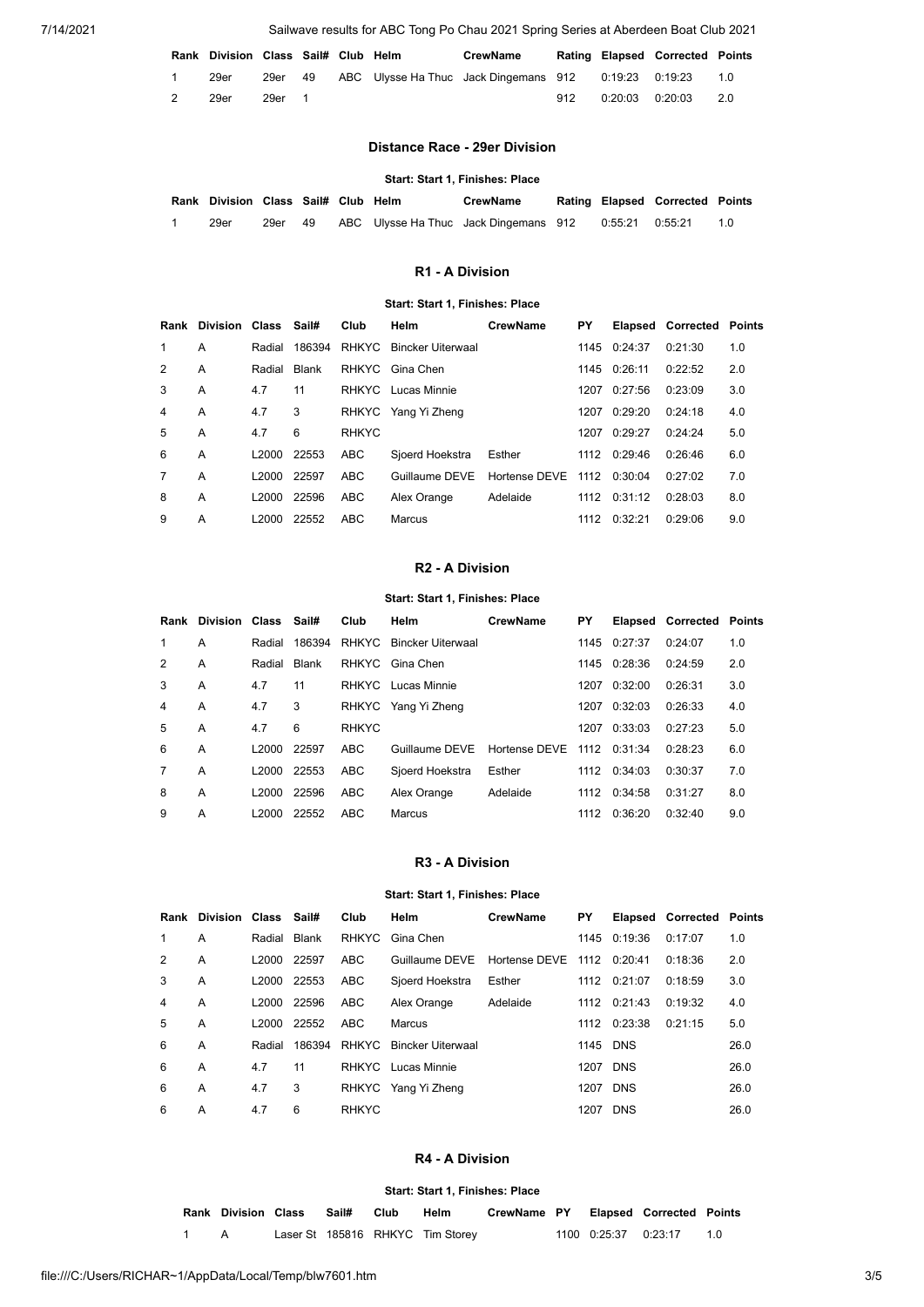### **R5 - A Division**

### **Start: Start 1, Finishes: Place**

<span id="page-3-0"></span>

|     | <b>Rank Division Class</b> |                  | Sail# | Club | Helm                             | CrewName PY Elapsed Corrected Points |                      |                             |    |
|-----|----------------------------|------------------|-------|------|----------------------------------|--------------------------------------|----------------------|-----------------------------|----|
| 1 A |                            |                  |       |      | Laser St 185816 RHKYC Tim Storey |                                      | 1100 0:30:53 0:28:05 |                             | 10 |
| 2   | A                          | L2000 22552b ABC |       |      | Andrew Blank                     |                                      |                      | 1112  0:32:00  0:28:47  2.0 |    |

## **Distance Race - A Division**

### **Start: Start 1, Finishes: Place**

<span id="page-3-1"></span>

| Rank           | <b>Division Class</b> |                   | Sail#      | Club       | Helm                             | <b>CrewName</b> | ΡY   |              | <b>Elapsed Corrected Points</b> |      |
|----------------|-----------------------|-------------------|------------|------------|----------------------------------|-----------------|------|--------------|---------------------------------|------|
| $\mathbf{1}$   | A                     |                   |            |            | Laser St 185816 RHKYC Tim Storey |                 | 1100 | 1:12:45      | 1:06:08                         | 1.0  |
| 2              | $\overline{A}$        | RS Aero           | 3269       |            | RHKYC Stefan Lechar              |                 | 1065 | 1:14:39      | 1:10:06                         | 2.0  |
| 3              | A                     | Radial            | 208673 ABC |            | Cecile Martin                    |                 |      | 1145 1:20:52 | 1:10:38                         | 3.0  |
| 4              | $\overline{A}$        | L <sub>2000</sub> | 22597      | ABC        | Guillaume DEVE Hortense DEVE     |                 | 1112 | 1:19:50      | 1:11:48                         | 4.0  |
| 5              | $\overline{A}$        | 29er              | 2718       | ABC        | Chris Lam                        | Preston         | 912  | 1:06:25      | 1:12:50                         | 5.0  |
| 6              | A                     | L <sub>2000</sub> | 2676       | <b>ABC</b> | Alex Orange                      | Adelaide Orange |      | 1112 1:22:04 | 1:13:48                         | 6.0  |
| $\overline{7}$ | $\overline{A}$        | Feva              | 5          | ABC        | Preston                          | Sammy           |      | 1240 1:33:27 | 1:15:22                         | 7.0  |
| 8              | A                     | L2000             | 22553b     | ABC        | John Berry                       | Sam Cheng       |      | 1112 1:30:41 | 1:21:33                         | 8.0  |
| 9              | $\overline{A}$        | Feva              | 3019       | ABC        | Gerald                           | Curtis          | 1240 | 1:47:02      | 1:26:19                         | 9.0  |
| 10             | A                     | Waszp             | 2975       |            | RHKYC Shaan Mutreja              |                 | 570  | 0:50:39      | 1:28:52                         | 10.0 |
| 11             | A                     | Feva              | 1807       | ABC        | Tristan                          | Marcus          | 1240 | RET          |                                 | 26.0 |

### **R7 - A Division**

## **Start: Start 1, Finishes: Finish time**

<span id="page-3-2"></span>

|               | <b>Rank Division Class</b> |           | Sail#  | Club       | Helm                             | CrewName PY |      |              | <b>Elapsed Corrected Points</b> |      |
|---------------|----------------------------|-----------|--------|------------|----------------------------------|-------------|------|--------------|---------------------------------|------|
| $\mathbf{1}$  | A                          |           |        |            | Laser St 185816 RHKYC Tim Storey |             | 1100 | 0:21:55      | 0:19:55                         | 1.0  |
| $\mathcal{P}$ | А                          | RS Aero 7 |        |            |                                  |             |      | 1065 0:23:25 | 0:21:59                         | 2.0  |
| 3             | A                          | 29er      | 2718   | ABC        | Chris Lam                        | Preston     | 912  | 0:20:48      | 0:22:48                         | 3.0  |
| 4             | A                          | Quest     | Q3     | <b>ABC</b> | Curtis, Gerald, Sammy            |             | 1110 | 0:27:56      | 0:25:10                         | 4.0  |
| 5             | A                          | RS Aero 5 |        |            |                                  |             |      | 1065 0:26:58 | 0:25:19                         | 5.0  |
| 6             | A                          | Quest     | Q5     | ABC        | Zara                             | Tristan     | 1110 | 0:28:57      | 0:26:05                         | 6.0  |
| 7             | А                          | L2000     | 22552b | ABC        | Andrew Blank                     |             | 1112 | <b>DNS</b>   |                                 | 26.0 |

### **R8 - A Division**

## **Start: Start 1, Finishes: Finish time**

<span id="page-3-3"></span>

|   | <b>Rank Division Class</b> |           | Sail#      | Club       | Helm                             | CrewName PY |      |              | <b>Elapsed Corrected Points</b> |     |
|---|----------------------------|-----------|------------|------------|----------------------------------|-------------|------|--------------|---------------------------------|-----|
| 1 | A                          |           |            |            | Laser St 185816 RHKYC Tim Storey |             | 1100 | 0:22:47      | 0:20:43                         | 1.0 |
| 2 | А                          | L2000     | 22552b ABC |            | Andrew Blank                     |             | 1112 | 0:25:44      | 0:23:08                         | 2.0 |
| 3 | A                          | RS Aero 7 |            |            |                                  |             |      | 1065 0:25:17 | 0:23:44                         | 3.0 |
| 4 | А                          | 29er      | 2718       | ABC        | Chris Lam                        | Preston     | 912  | 0:22:05      | 0:24:13                         | 4.0 |
| 5 | А                          | Quest     | Q5         | ABC        | Zara                             | Tristan     | 1110 | 0:29:48      | 0:26:51                         | 5.0 |
| 6 | A                          | Quest     | Q3         | <b>ABC</b> | Curtis, Gerald, Sammy            |             | 1110 | 0:34:55      | 0:31:27                         | 6.0 |

## **R9 - A Division**

#### **Start: Start 1, Finishes: Finish time**

<span id="page-3-4"></span>

|   | <b>Rank Division Class</b> |       | Sail#      | Club | Helm                             | CrewName PY |     |              | <b>Elapsed Corrected Points</b> |     |
|---|----------------------------|-------|------------|------|----------------------------------|-------------|-----|--------------|---------------------------------|-----|
|   | A                          |       |            |      | Laser St 185816 RHKYC Tim Storey |             |     | 1100 0:23:50 | 0:21:40                         | 1.0 |
| 2 | A                          | L2000 | 22552b ABC |      | Andrew Blank                     |             |     | 1112 0:25:49 | 0:23:13                         | 2.0 |
| 3 | A                          | 29er  | 2718       | ABC  | Chris Lam                        | Preston     | 912 | 0:24:10      | 0:26:30                         | 3.0 |
| 4 | A                          | Quest | Q3         | ABC  | Curtis, Gerald, Sammy            |             |     | 1110 0:30:33 | 0:27:31                         | 4.0 |
| 5 | A                          | Quest | Q5         | ABC  | Zara                             | Tristan     |     | 1110 0:30:38 | 0:27:36                         | 5.0 |

## **Scoring codes used**